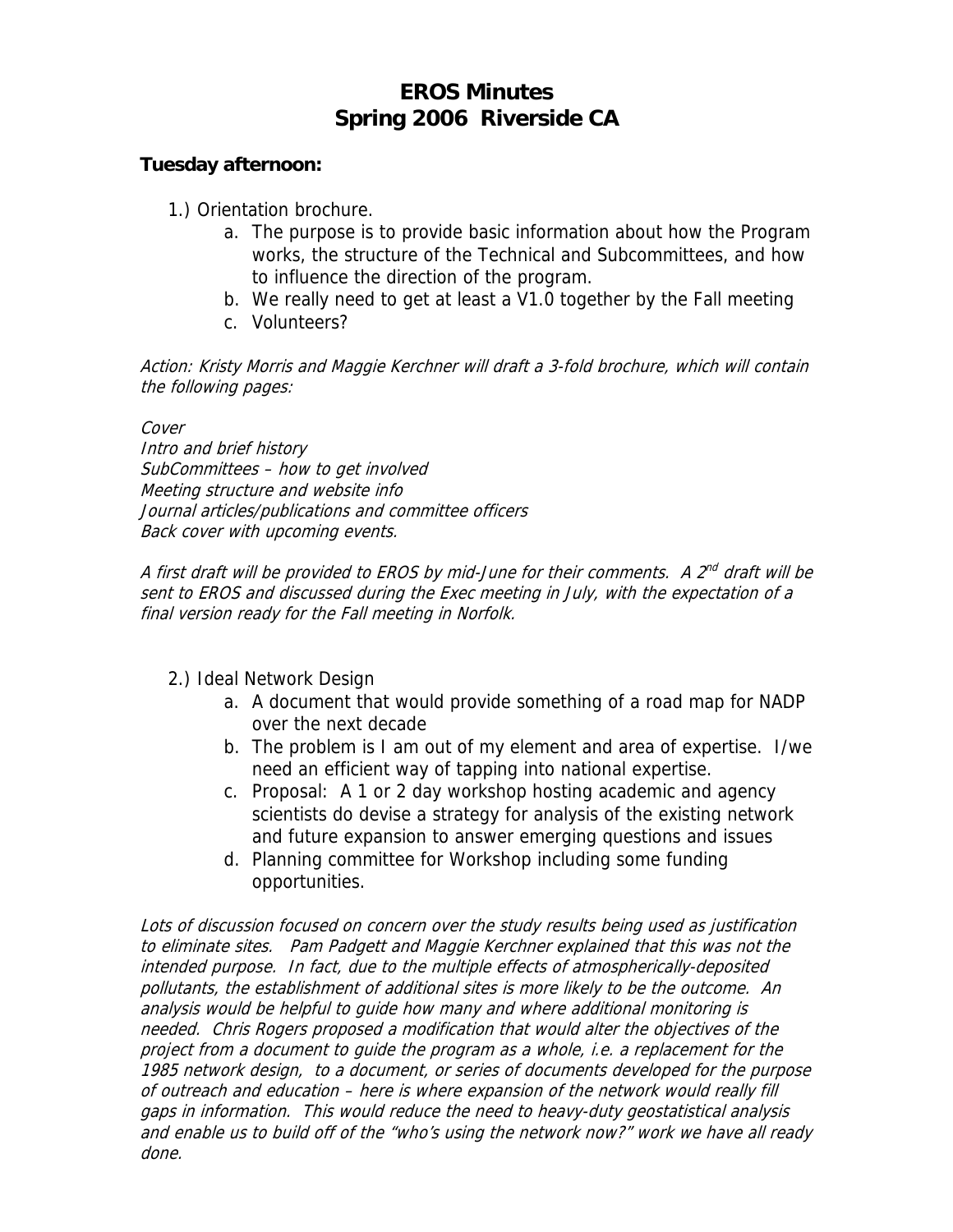Action: 2 test issues were proposed: Deposition in coastal regions Ammonium deposition: urban to rural gradients The proposal called for an outline of a study plan to be drawn up for each of the test issues by the Executive Committee meeting

John Sherwell agreed to review modeling efforts for ammonia deposition for evaluation of an urban to rural ammonia gradient. I may not have said this right—check with John.

Chris Rogers, Van Bowersox and Pam Padgett would work on the Coastal plan

- 3.) Why not dry?
	- a. 8-slide presentation on why determination of dry deposition continues to elude us.
	- b. Proposal for release as an NADP/Forest Service product
	- c. Modifications?

Pam Padgett presented an 8-slide power point presentation identifying the difficulties in getting accurate dry deposition quantification. The intent of the presentation is not to excuse the lack of dry deposition measurements but to inform the general public of the complexity and uncertainty in getting those numbers. The discussion was generally supportive of the presentation's usefulness. Kristi Morris requested the addition of the resistance model as a means of explaining the components of atmospheric deposition and Chris Rogers, in a subsequent message, suggested that CASTNET should be mentioned since it does indeed exist to try to get at those elusive deposition numbers.

Action: Pam will make the changes – which will probably be a  $9<sup>th</sup>$  slide combining CASTNET with the typical deposition resistance model – add the logos and send it out to folks who have requested it.

## **Wednesday morning**

- 4.) Data mining/critical loads/soil measurements
	- a. Opportunity within the rather disheveled national effort to devise a critical loads strategy.

This was introduced in Subcommittee in preparation for the EPA sponsored meeting in Charlottesville in late May. Discussion was initially focused on the differences among the relevant agencies in approaches and need for "a critical load" or a means of deriving a critical load, and the general agreement that NADP has a long history of interagency unity, therefore could be a key player in a future national effort. Discussion also focused on ways to explore new ecological indices using NADP monitoring as the backbone.

Action: 1.) David Gay, Pam Padgett and ???? will attend the meeting and report back to the subcommittee.

2.) Critical Loads will remain a "standing session" at the Fall meetings, with specific talks relevant to the theme of the meeting.